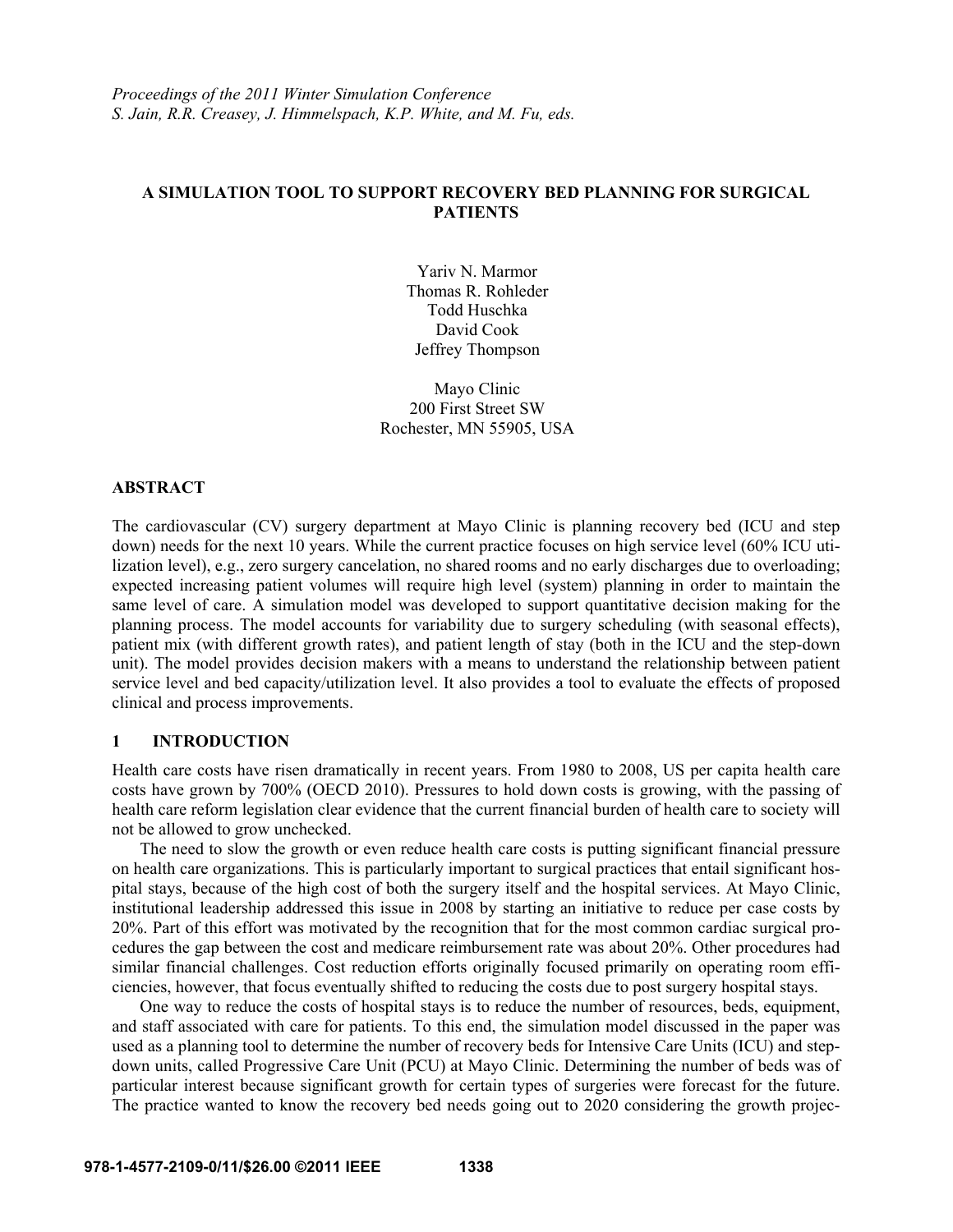### *Marmor, Rohleder, Huschka, Cook, and Thompson*

tions. Our model allows decision makers to understand the tradeoff between the number of beds available (the "cost") and the service level to patients, defined as the availability of a cardiovascular ICU or PCU bed when needed for an incoming CV patient. Note that poor service may also have costs involved due to the lack of the prescribed level of care for patients.

Other researchers have studied the issue of determining the appropriate number of hospital beds. For example, Bekker and de Bruin (2010) discuss an Erlang loss queuing model that predicts the patient service level in hospitals depending on the number of inpatient beds. We chose to use simulation due to our desire to capture many of the details of how patients flowed from one resource to another in the CV surgery process. For example the transfer of patients from the ICU to PCU was not continuous because of the preference to avoid moving patients in the middle of the night. Further, our detailed simulation model allowed us to evaluate a variety of proposed system changes. These included, changing case volumes and mix of procedures over time, reduced lengths of stay for certain categories of patients, and the change of surgical schedules with an effort to reduce variability and its effects on downstream resource requirements. The following sections of the paper will provide a Model Description, Analysis of Results, and Conclusions.

### **2 MODEL DESCRIPTION**

The Cardiac surgery division at Mayo Clinic-Rochester consists of 8 operation rooms, 33 ICU beds and 51 PCU beds on two floors. The department accommodated about 2,600 surgeries in 2010 that varied from Coronary Artery Bypass Graft surgeries (CABG) to implanting Left or Right Ventricular Assist Devices (L/RVAD) and organ transplants.

# **2.1 Patient Flows**

There are three main treatment areas in the CV surgery department that we considered in our model (see Figure 1): (1) CV OR - consist of 8 operating rooms; (2) Intensive Care Units (ICU) – with 33 beds for initial recovery and stabilization after surgery; and (3) Step-down-units (PCU) which consist of 51 beds. Although most CV surgeries will result in two recovery steps - move to ICU and finish with PCU (91%), some patients will need a complementary surgery or stabilization. A small portion of the patients require intensive care before entering surgery. The CV OR also accommodates previously transplanted patients, even if their surgery is not related to their transplant organ (2.3%). These patients will recover outside of the CV department. In order to account for theses patients, we extend each step on Figure 1 with blue rectangles.



Figure 1: Patients flow in the Cardiovascular Surgery Division

 There are no (practical) constraints on the daily number of surgeries in the CV OR departments, except those dictated by patients demands and surgeons preferences - the CV is a high priority department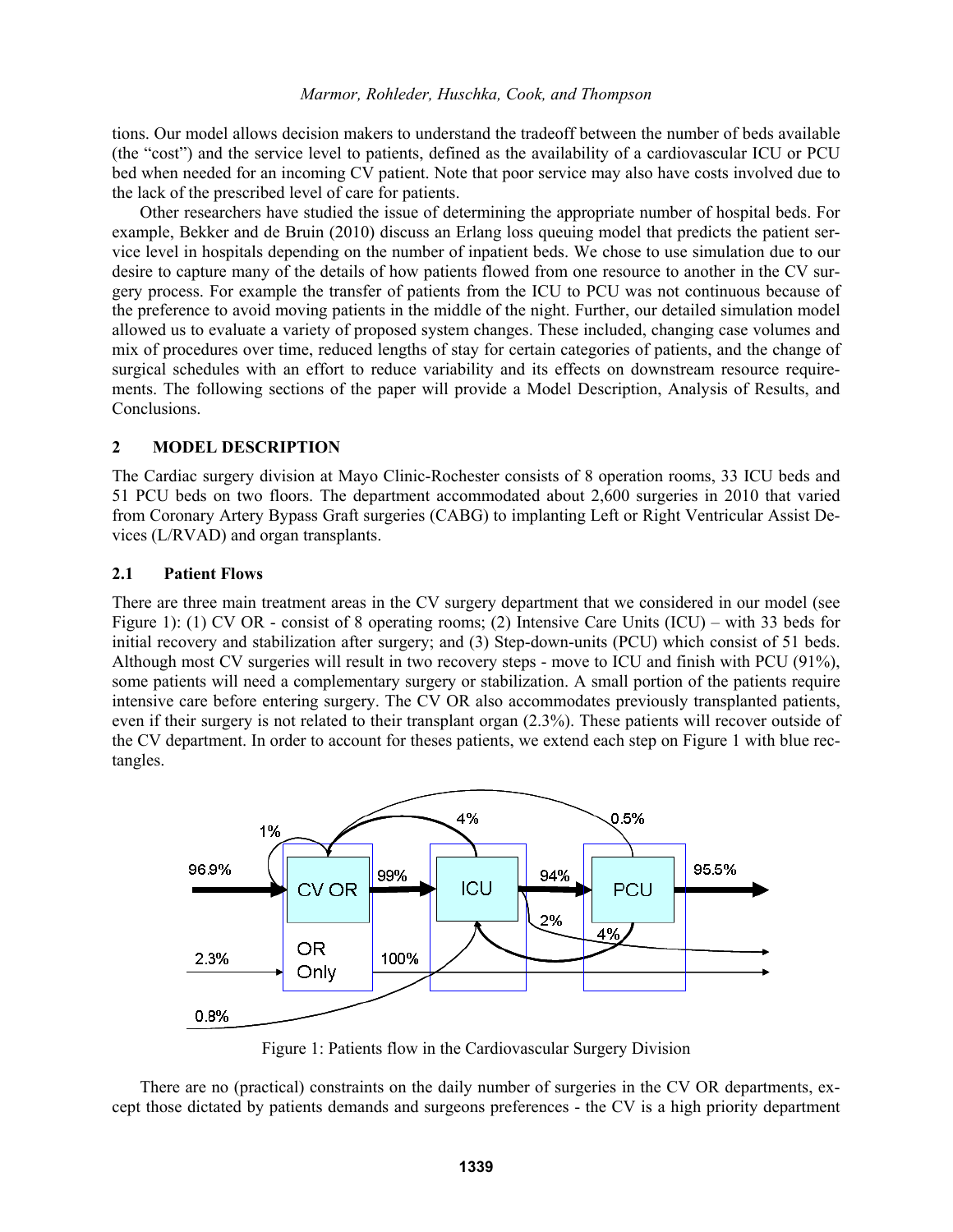### *Marmor, Rohleder, Huschka, Cook, and Thompson*

in Mayo Clinic, therefore additional staff or operating rooms will be provided when needed. Historical data showed that patient demand is higher in the summer and lower in the winter. We also found that on average the surgeons handled between 4 and 16 patients per day on each of the weekdays, and performed only urgent surgeries on the weekends. For baseline 2010 analysis we assume an average of 10 patients per day and used a surgical variability range from plus or minus 6 surgical procedures  $(\pm 6)$  for the current surgical procedure scheduling and a low surgical variability of  $(\pm 2)$  for balanced surgical procedure scheduling. For variability with the growth in surgical volume we adjust the average of surgeries, without changing the variability range.

 In general, surgery duration is generally 4-6 hours. Patient length of stay (LOS) in the ICU is shorter (approximately 2 days) than the time in the PCU (approximately 4-5 days). Acute patients or those with medical complications can experience much longer stays in both the ICU and PCU. More careful analysis of patient LOS in the recovery units revealed that this time is a combination of three components: (1) the time required for CV clinical care (unique to CV surgeries); (2) Recovery care (which is not unique to CV, but to most ICU or PCU patients); and (3) time due to process policies and preferences - for example, patients are not transferred from ICU to PCU after midnight, and patients waiting for discharge from the PCU to certain assisted care facilities on Saturdays and Sundays cannot be transferred because new patients are not accepted on weekends.

The number of recovery beds is found to be a potential bottleneck for the CV department. Although patient diversion is an option in case of an overload, the CV department wishes to avoid this as much as possible in order to deliver a high level of clinical and nursing service.

### **2.2 Data Sources and Description**

Because not all types of surgical procedures result in similar lengths of stay the patients were categorized into seven groups; Transplant, VAD (Ventricle Assist Device), ECMO (Extracorporeal Membrane Oxygenation), Pediatric, Robotic Assist, Rapid Recovery, and Other Adult. Pediatric patients were classified as all patients less than 18 years old, and Rapid Recovery patients were identified separately by CV staff prior to surgery as those that can recover more quickly than others.

 Approximately 1,500 surgical cases with known classification types were available. However, this was found to be insufficient for generating reliable probability and LOS distributions for rare surgical procedures, such as transplants. Therefore, approximately 15,000 ICU admissions from 2005 through March of 2011 were used, coupled with a Decision Support Services (DSS) data, which held patient surgical procedure information (ICD9), to augment patient classification groups. SAS (SAS Institute 1999) was used to merge the two databases in order to find these patient classifications.

 Statistical analysis was also performed using SAS to examine the average LOS for each patient type. These results were verified by experts within the ICU and PCU, and also with experts who are familiar with surgical procedure coding (ICD9) to ensure that our classifications were correct. ExpertFit (Law and McComas 1999) was then used to generate patients LOS distributions in the ICU and PCU for each classification group.

### **2.3 Model Validation**

We validated our model by comparing the empirical ICU and PCU utilization levels with the simulation average, lower- and upper- bound (see Figure 2). Note that the ICU load increases during the weekdays while scheduled surgeries are performed and then drops over the weekends. The difference between Sunday and Friday ICU utilization level is more than 50%. The load in the PCU is more evenly spread because of the longer LOS, but we can still see that it lags the ICU load by about one to two days (ICU average LOS).

Additionally, we also validated the ICU and PCU bed distribution, and found that the best fit at the target service level (or Quality of Service, QoS) would be to determine the number of beds such that 95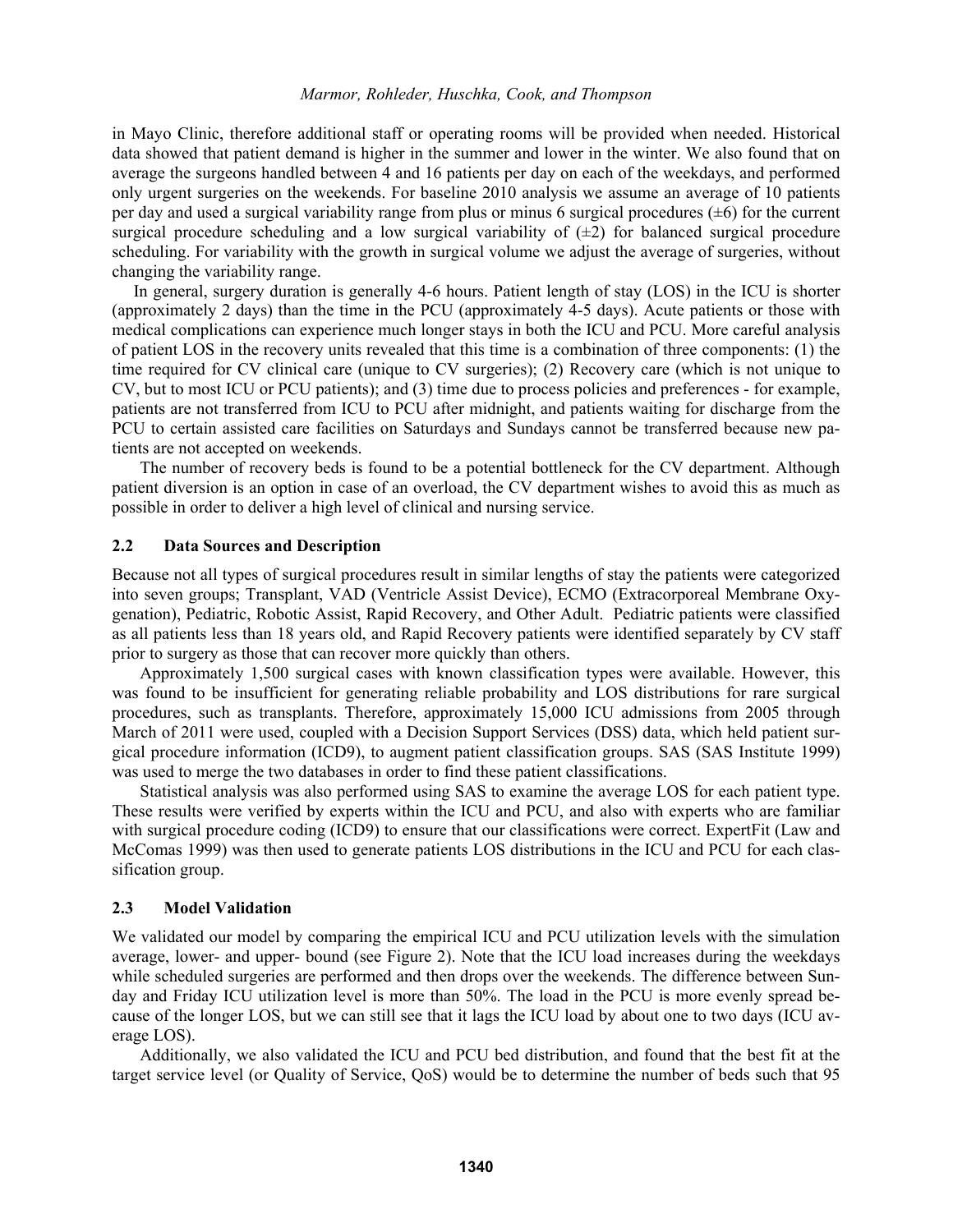percent of the time the ICU and the PCU could accommodate new patients without the need to divert them to an alternative location.



Figure 2: Validation of ICU and PCU simulation and empirical utilization level

### **3 RESULTS**

#### **3.1 Experimental Design**

The model was run over a 10 year horizon: 2010 to 2020. In order to account for rare events and extended Length of Stay (LOS), we ran a warm up period of 3 months for each replication and then we collected data for a whole year. We then ran 10 replications for each scenario for each year for a total of 110 replications per scenario. We collected the number of beds needed for the target Quality of Service ( $QoS =$ 0.95) operating with current surgery variability levels at  $(\pm 6)$  and  $(\pm 2)$ , and the starting average of approximately 10 surgeries per day (in 2010). We also ran replications with and without scheduling a Saturday morning shift of surgeries for a total of 880 replications.

The results of the average number of beds saved by each scenario over all the projection years compared with the current practice (variability  $\pm 6$ , no Saturdays surgeries) are presented in Table 1. The number of beds needed for ICU and PCU by year are presented in Figure 3 and Figure 4 respectively.

Table 1: Average Number of ICU and PCU Beds Saved Compared to Current Practice

|                                                | <b>ICU</b> | I PCU |
|------------------------------------------------|------------|-------|
| variability $(\pm 6)$ , with Saturday surg.    | 1.5        | 1.4   |
| variability $(\pm 2)$ , without Saturday surg. | 1.1        | 17    |
| variability $(\pm 2)$ , with Saturday surg.    | 2.5        | 2.6   |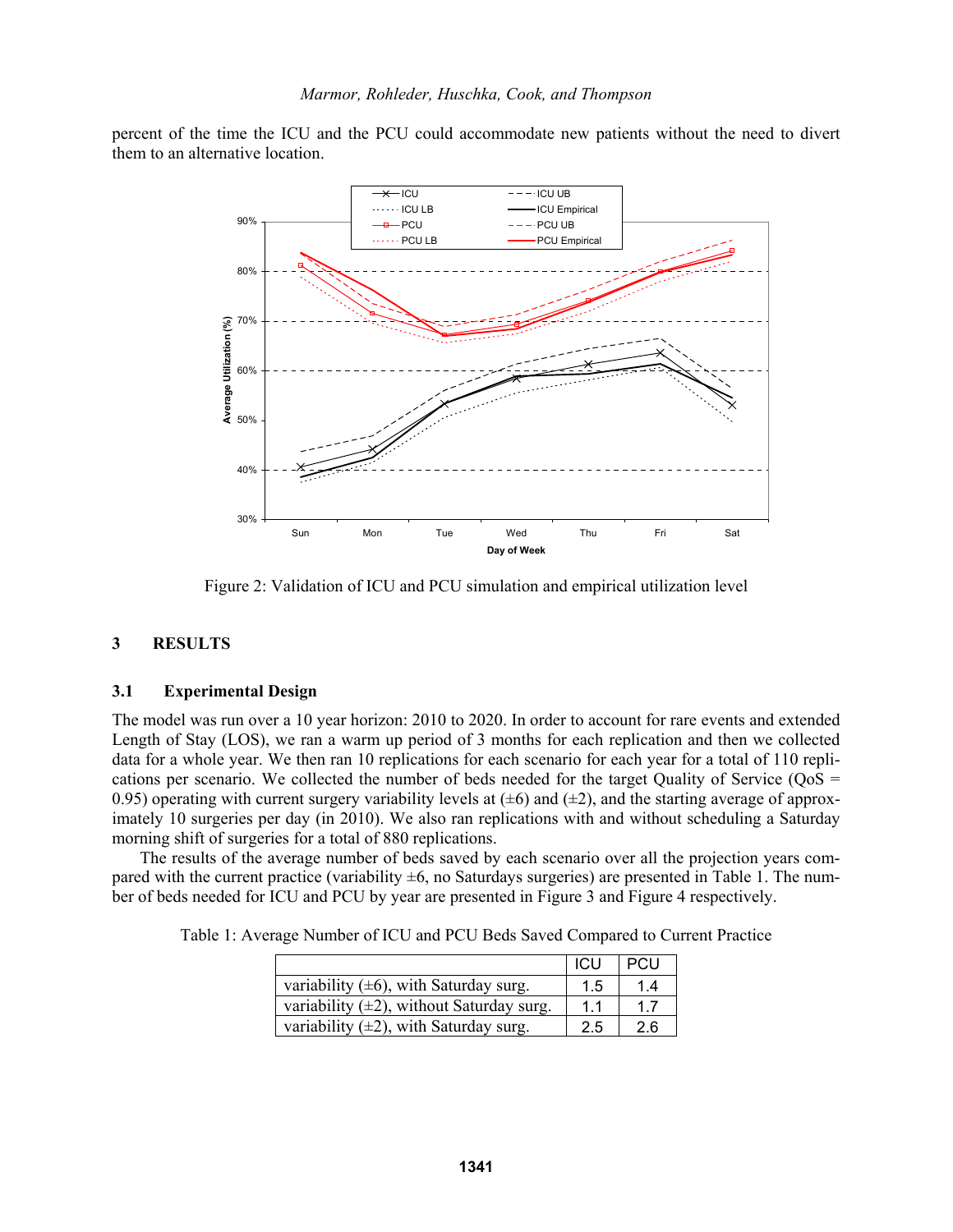

Figure 3: Average of ICU beds needed for each scenario by year



Figure 4: Average of PCU beds needed for each scenario by year

## **3.2 Effects of Reducing Weekday Surgery Variability**

We started by looking on the variability effect on the number of beds needed in the ICU and in the PCU without incorporating Saturday surgeries. Table 1 shows that an average of 1.5 and 1.4 beds from the ICU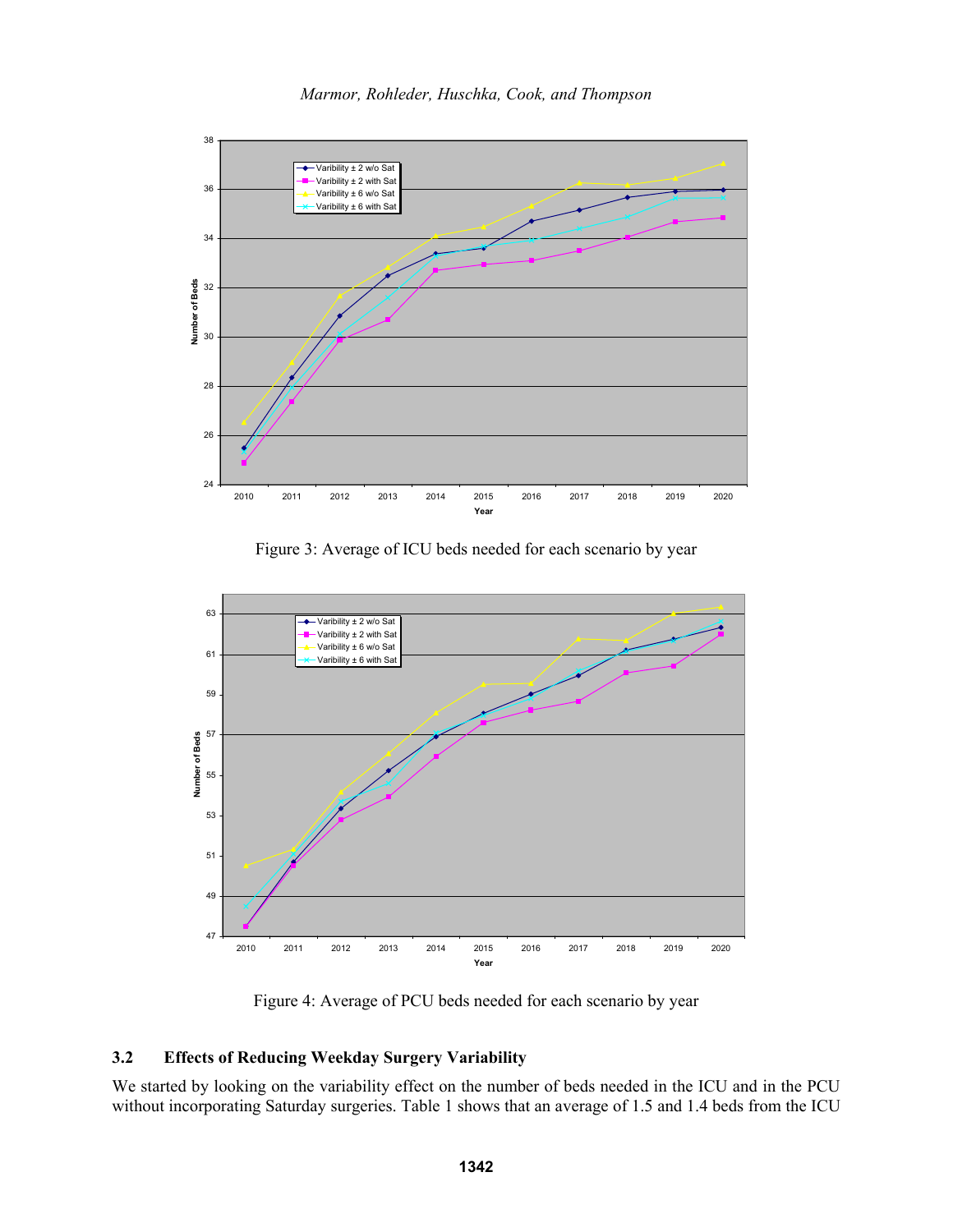and PCU, respectively can be saved (p-value<0.001); however, reducing variability did not save any beds in 24% of the replications.

### **3.3 Adding Saturday Surgeries**

We further analyzed the impact of Saturday surgeries on case variability. As we see in Table 1, the impact of performing surgeries on Saturday mornings enhanced the effect of surgical case variability reduction  $(p-value<0.001)$ .

Because both weekday surgery variability and Saturday surgery parameters influence the overall average daily surgery variability, it is useful to see how each impacts overall variability of beds needs. For that, we calculated the standard deviation of the four options  $(\pm 2$  and  $\pm 6$  variability, and with and without Saturday surgeries). From Table 2 we see that the lowest overall daily variability happens when we use weekdays variability of  $(\pm 2)$  and perform Saturday surgeries. This option yields the lowest SD and the greatest bed reduction. Although we see that Saturday surgeries  $(\pm 6)$  and Without Saturday surgeries  $(\pm 2)$ (Table 1) have an opposite effect on ICU and PCU bed gains, the SD of the two options are very close (4.689, 4.622 respectively) and the two options are not statistically significantly different.

| Weekday variability   with Saturdays |       | without Saturdays |
|--------------------------------------|-------|-------------------|
| average $(\pm 6)$                    | 4.689 | 5.386             |
| average $(\pm 2)$                    | 3459  | 4 622             |

Table 2: Standard Deviation (SD) for the Overall Daily Number of Surgeries

#### **4 CONCLUSIONS**

Recovery beds for surgical patients are an expensive healthcare resource. Average costs for ICU patients can be nearly \$4,000 per day (Dasta et al. 2005). Therefore, ensuring the correct number of beds are available and staffed is an important decision for hospital administrators. In this paper we report on a simulation model used at Mayo Clinic to help decision makers determine the number of recovery beds needed for cardiovascular surgery patients. The model was able to explicitly show the relationship between quality of service (availability of beds to incoming patients) and the number of beds included in ICU and PCU (step down unit).

Scenarios that reduced the variability in daily scheduled surgeries were also evaluated. The model showed that about 5 total recovery beds can be saved by reducing weekday surgical case variability from ±6 to ±2 *and* performing Saturday morning surgeries. The model also reported that adding the Saturday surgeries reduced case variability to about the same level as reducing weekday surgery variability by a factor of three.

Future work will consider changing the patient mix over the week to minimize bed needs subject to an appropriate service level constraint. The model will also be used to explore the effects of reduction in PCU length of stay as well as transfers of patients from the CV ICU who no longer required CV related critical care.

### **REFERENCES**

Bekker, R., and A. M. de Bruin. 2010. "Time-Dependent Analysis for Refused Admissions in Clinical Wards." *Annals of Operations Research* 178:45-65.

Dasta, J. F., T. P. McLaughlin, S. H. Mody, and C. T. Piech. 2005. "Daily Cost of an Intensive Care Unit Day: The Contribution of Mechanical Ventilation." *Critical Care Medicine* 33: 1266-1271.

OECD (Organization for Economic Cooperation and Development). 2010. Health Data 2010 Report.

Law, A. M., and M. G. McComas. 1999. "ExpertFit: Total Support for Simulation Input Modeling." In *Proceedings of the 1999 Winter Simulation Conference*, edited by P. A. Farrington, H. B. Nembhard,